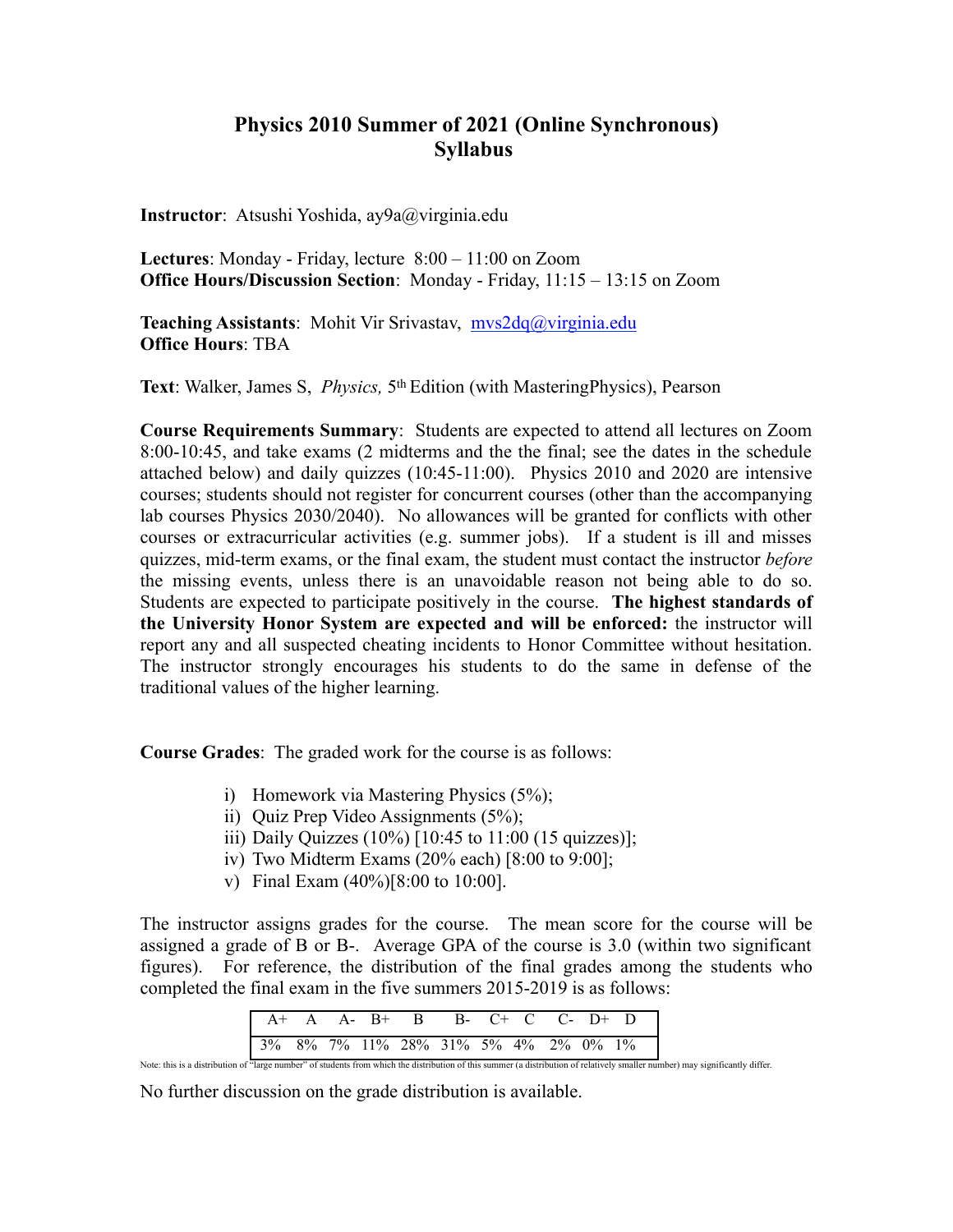**Lectures:** Lectures will be held on Zoom from 8:00am. Students are expected to attend the lectures live and actively participate in the course. For this reason, the instructor strongly encourages students to participate in the Zoom sessions with their monitors on. Questions and comments related to the lecture are always welcome exactly as in the regular in-person classes. The lecture will be followed by Daily Quiz at 10:45. (The quiz starts from the second day; the lecture lasts till 11:00 on the first day as an exception.) For the details of the quiz, see below.

*First lecture will begin from Chapter 2.* Students are requested to read Chapter 1 on their own before the first lecture day. (Chapter 1 reviews the fundamentals of math that is used in physics, such as units, units conversions, scientific notations, significant figures, dimensions etc.; the main physics begins from Chapter 2.) For the lecture schedule, see the table at the end of this instruction.

The lectures will be recorded and posted on Collab/Media Gallery every day after each lecture. The lecture videos are for the reviewing purpose only: it is not meant to substitute the actual attending of the live lectures between 8:00-10:45: the contents of the daily quiz after the lecture may be directly related to the contents of the lecture. The student may download the lectures to her computers/storage devices from Collab, if she need to refer to them during her study offline and/or the quizzes/exams.

**Office Hours/Discussion Sections (OH/DS):** Instructor and TA will have daily office hours/Discussion Sections (OH/DS) on Zoom linked from Collab/Online Meetings, as scheduled above. Students are free to check-in and check-out at any time during any of the office hours.

In OH/DS the instructor/TA will accept questions from students and expand on the topics if found desirable. Though OH/DS are not mandatory, they are integral parts of this course together with the lectures. Even if one does not have a specific question of one's own, it is often revelational just listening to the dialogues between the instructor/TA and fellow students. Past experience strongly suggests that consistent active participation in OH/DS is a key factor for succeeding in this course (though certainly it's not a guarantee).

The first part of the instructor's  $OH/DS$  (11:15~) will be dedicated to Daily Quiz Discussion of the day and will be recorded and posted on Collab/Media Gallery. The rest of the discussion will not be recorded in order to motivate freewheeling dialogues.

We ask students to attend OH/DS with the monitors on, in order to facilitate the authentic person-to-person communication.

**Assignments:** Assignments (nearly daily) have two parts: (i) MasteringPhysics (MP) associated to the textbook; (ii) Quiz Prep Homework (QP) similar to Quizzes/Exams which are in video format.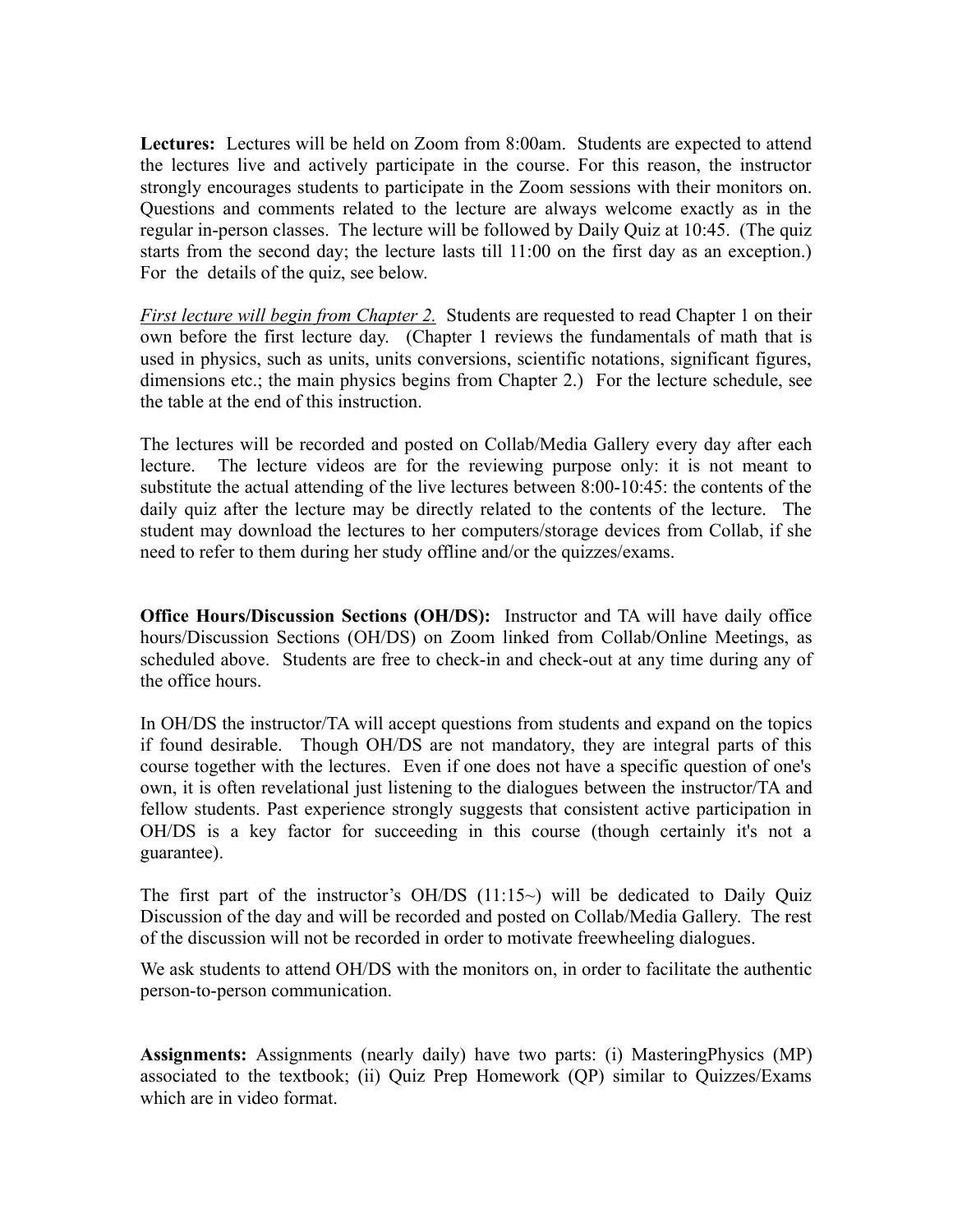**MasteringPhysics (MP):** Problem numbers for the daily MasteringPhysics (MP) assignment are given in the schedule below. (See separate documents for how to enroll in MP.) Due date for each assignment is given in Assignment section of MP. The 100% of the credit is given to the MP portion of the assignment if more than 80% of the raw grades have been accumulated at the end of the course.

Daily MasteringPhysics assignment problems are the absolute minimum that all students should work out in order to consolidate the knowledge acquired in the lectures. Majority of the students will find it necessary to practice beyond this assignment in order to (i) grasp the concepts and techniques fully and (ii) feel equipped to successfully demonstrate their knowledge in the quizzes and exams. For that purpose, in this course students have the access in MP to all the "Conceptual Questions" and "Problems and Conceptual Exercises" at the end of every chapter *and* their solutions, plus nearly inexhaustible amount of additional MP special exercises such as "Alternative Exercises", tutorials, short video exercises, "Prelecture Conceptual Questions", all with answers! They are found in the Assignment section (after all the listed Homework) in MP with the headlines "**More Practice for Chapter X**" The instructor encourages the student to explore them in the early part of the course to figure how best to incorporate them in her study plans.

**Quiz Prep Homework (QP):** Quiz Prep Homework (QP) will be daily posted in Collab ("Assignment" section) at 15:00 and due on 23:59.The 100% of the credit is given to the QP portion of the assignments by simply turning in the answers to the questions irrespective to the actual points the student receives by the correctness of her answers. This is because the main purpose of QP is to prepare the students for the particular format of the Daily Quiz. *In order to get the full benefit of QP, students are strongly advised to follow the steps exactly emulating the Daily Quiz procedures:*

- (i) Set a timer to 14 minutes (NOT 15 minutes).
- (ii) Start the timer and open the video.
- (iii) Full focus on the assignment in the next 14 minutes until the timer rings.
- (iv) At the ring of the timer, complete your final answers and submit promptly.

The answers will be posted in Collab after the deadline for each QP.

Please read the separate instruction on further details of QP. Students are also strongly advised to try out Quiz Prep #0 following the instruction therein which will be due Sunday June 20 (Day 0).

(Note: Question 1 of QP is a simple question from the topic of the *next day's* lecture - you may simply use your educated guess or preview the chapter in advance to answer this question - and Question 2 of QP is a more substantial question from the day's lecture. The constituents of QP, therefore, are slightly different from those of the actual Daily Quiz: In Daily Quiz, Question 1 will be a simple question from the lecture preceding the quiz or previous day's lecture, and Question 2 will be a more substantial question from the topics of two-lecture days before or earlier.)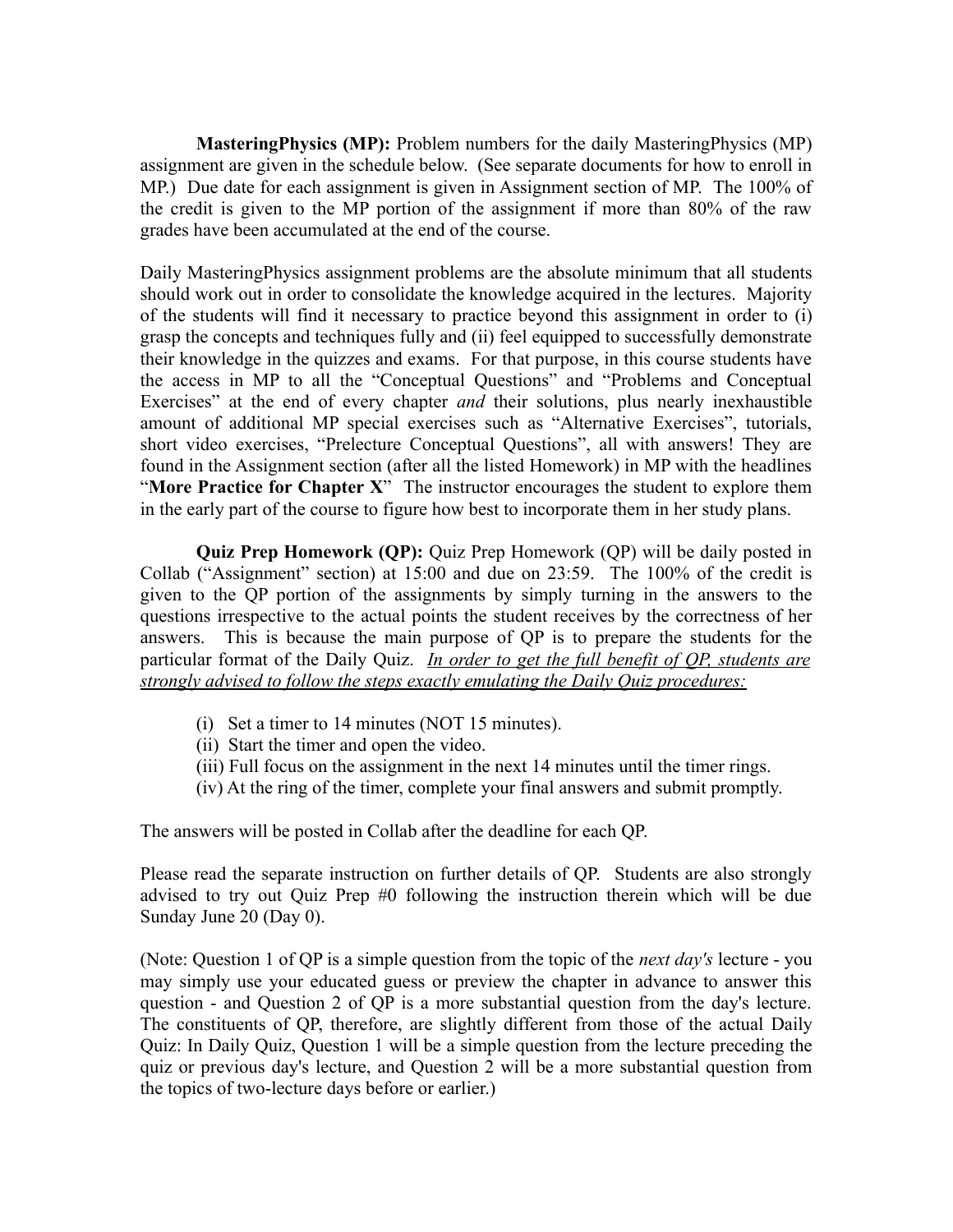**Daily Quizzes:** Starting from Day 2, there will be a quiz every day except for Exam days (total of 15 quizzes). The quiz will take place on Collab ("Assignments" section) in a video format (just like QP) at 10:45am for 15 minutes. The student must submit her answer in Collab before 11:00:00.000am (this is eleven o'clock, zero minute, zero second: even a milli-second later than this time will be penalized as late submission as per the internal computer clock); multiple submission is not allowed. Two instances of absence from Daily Quiz will be permitted (with or without excuses) e.g. sickness, hangover, family duties, internet outages. If the student is absent in less than two occasions, the lowest grade (one absence) or the lowest two grades (no absence) will be dropped from her final quiz grades average.

In Daily Quiz, two questions will be given. Question 1 will be a simple question from the lecture preceding the quiz or from the previous day's lecture, and Question 2 will be a more substantial question from the topic of two lecture-days or before. The details of the quiz procedures will be given in Daily Quiz Instruction document.

**What can students use during the Daily Quiz?:** All quizzes and exams are "open-book", which includes lecture videos and e-textbook. Any hard-copy (i.e. printed on paper) textbooks and students' notebooks are also allowed. Stand-alone calculators are also allowed. **What is NOT allowed**: help from anyone nearby; help that requires internet connection including commercial online help (e.g. Chegg.com). (If in doubt, please ask the instructor in advance, rather than jeopardizing the whole academic career by a single poor decision.)

**Why is there quiz every day?:** Physics 2010 and 2020 during summer are intense accelerating courses in which every day one chapter (of more than 30 pages in average) is processed. Unlike in the regular semesters, there is no off-day between consecutive lectures. Cumulative nature of the physics knowledge means that taking one day off and the student will risk buried deeper every day in an avalanche of new knowledge. Taking a quiz every day is a preventive measure to avoid this disaster.

**Why is the quiz in video format?:** Since the rise of the Covid-19-driven online teaching and examination in the spring semester of 2020, sudden surge of the number of cheating incidents was noted, not just in UVA, but nationwide (and likely worldwide). One of the most popular types of cheating is for students to send the exams/quizzes to a commercial company such as Chegg.com online which returns the "expert" answers to the students' questions in a short time, potentially before the end of the exam. Main reasons for the popularity is no doubt the ease with which students can send the exam/quiz document (e.g. pdf file, screenshot) with the click of a mouse over internet. Changing the exams and quizzes to video format is an attempt to counter this ease. Of course, simply changing the exams/quizzes to video format will not prevent a hard-core veteran honor offender from cheating, but it is hoped that a potential temptation for ordinary honest students to cheat in a moment's poor decision may be damped in this format.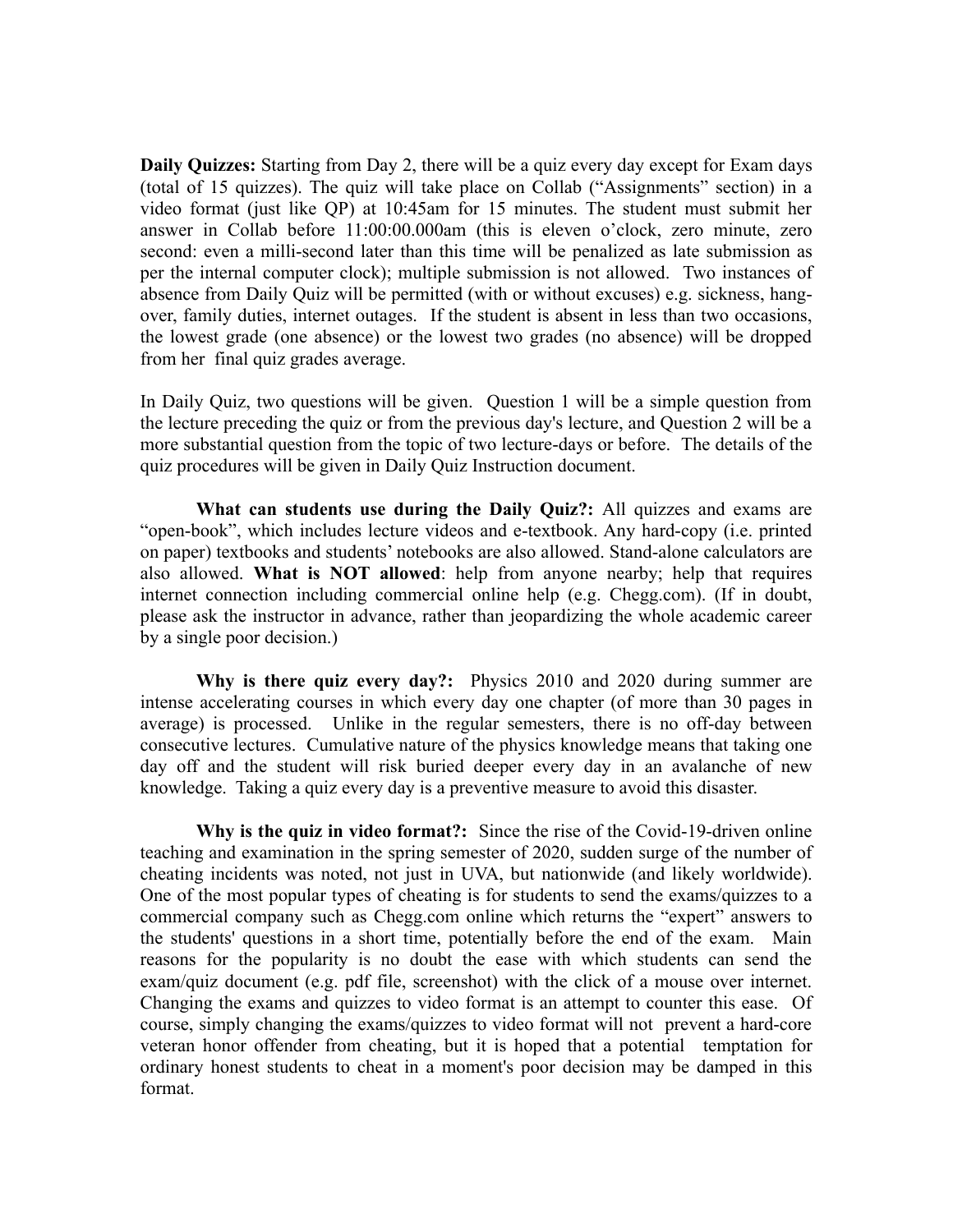**Midterm Exams:** The two midterm exams take place on the designated dates (see Schedule) from 8:00 am for one-hour. Each midterm has two parts: Part 1 (8:00-8:30) and Part 2 (8:30-9:00) and will take place on Collab ("Assignments" section) in a video format just like Daily Quiz. The rules of the exam are exactly the same as Daily Quiz. More details will be discussed as the exam dates approach.

**Final Exam:** The final exam takes place on the designated date (see Schedule) from 8:00am till 10:00am in four parts: Part 1 (8:00-8:30), Part 2 (8:30-9:00), Part 3 (9:00- 8:30) and Part 4 (9:30-10:00), and will take place on Collab ("Assignments" section) in a video format just like Daily Quiz and midterm exams. The rules of the final exam are exactly the same as Daily Quiz and the midterm exams. More details will be discussed as the exam date approaches.

**Why are the exams separated in 30-min parts?:** Commercial internet services such as Chegg.com (see the subsection "Why is the quiz in video format?" above) return students questions in a hurry. Dividing an exam into small parts is another attempt to discourage potential honor offense.

**Grade Disputes**: If students dispute the grading of their work, then they must follow this procedure. The students must submit the original work (quiz, mid-term exam) to the *instructor* (not TA) within two class-days of that work's return to the students. The work must be accompanied by a written appeal of no more than 300 words. Students may appeal only on the grounds that the work was incorrectly graded. Students may not appeal that point distribution should be different, or on any other grounds. The original work forms the only basis for the appeal. Appeals that attempt to argue 'what I meant to say is . . .' will be promptly discarded. Final exams will be reviewed by the instructor before grades are assigned and will not be subject to appeal.

**Cheating:** All quizzes and exams are open-book, which includes lecture videos and etextbook. Any hard-copy (i.e. printed on paper) textbooks and students' notebooks are also allowed. Stand-alone calculators are also allowed. **What is NOT allowed**: help from anyone nearby; help that requires internet connection including commercial online help (e.g. Chegg.com). *Needless to say, discussion in any form among students during exams/quizzes is an honor offense.* If in doubt, please ask the instructor in advance, rather than jeopardizing the whole academic career by a single poor decision.)

Any misconduct (or suspicion of misconduct) will be reported to Honor Committee. This includes any discovery of misconducts *after* the posting of the final grades.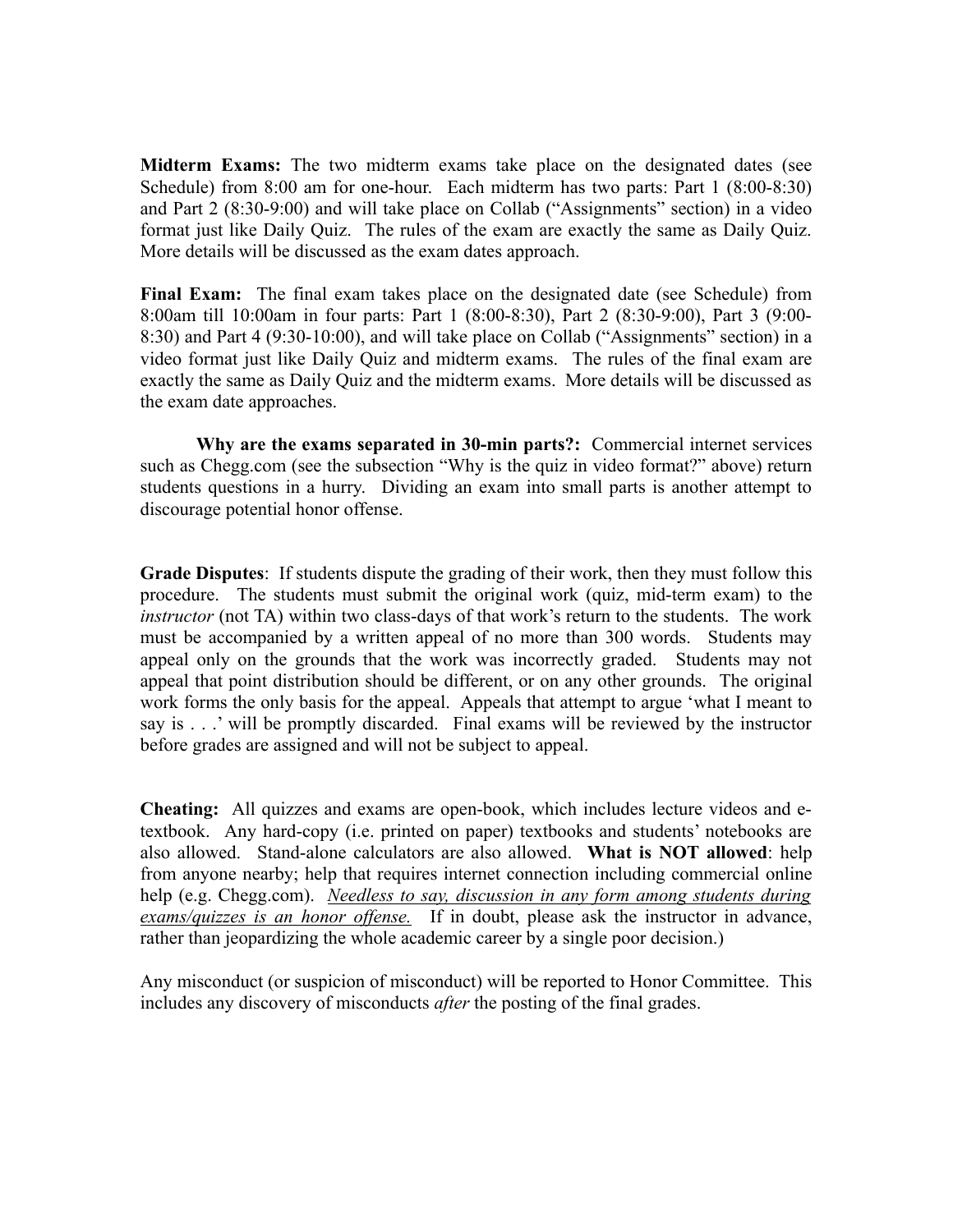**Special Notes for Online courses:** All quizzes and exams are downloaded and submitted through Internet: it is the student's responsibility to maintain the domestic Internet condition during the quiz/exam. Collab warns the students as follows:

"Turn off cell phones and other network devices such as video game consoles, internetcapable TVs, etc., or set them to **Airplane mode** to reduce network congestion and interference. We also recommend asking others in your household **not** to use devices that will consume internet bandwidth while you are taking a test. **Note:** Some devices, such as video game consoles, may remain connected to the internet in sleep mode and continue to use internet bandwidth even when you don't realize it!"

Collab also suggests: "Avoid having multiple devices connected to the internet during a test." (See the rest of the warning in https://uvacollab.screenstepslive.com/s/help/m/students/l/634312-essential-tips-for-taking-online-tests-in-uvacollab)

## **What students need to do before the first lecture:**

- 1) Get hold of the textbook and register in MasteringPhysics.
- 2) Read Chapter 1 of the textbook in advance and understand the content: the first lecture begins from Chapter 2.
- 3) Read all the documents sent via Announcement in Collab
- 4) Turn in Quiz Prep #0 (ungraded) by 11:59pm, June 20 (Sun) to understand how Daily Quiz works.

## **For the course schedule, see the next page**